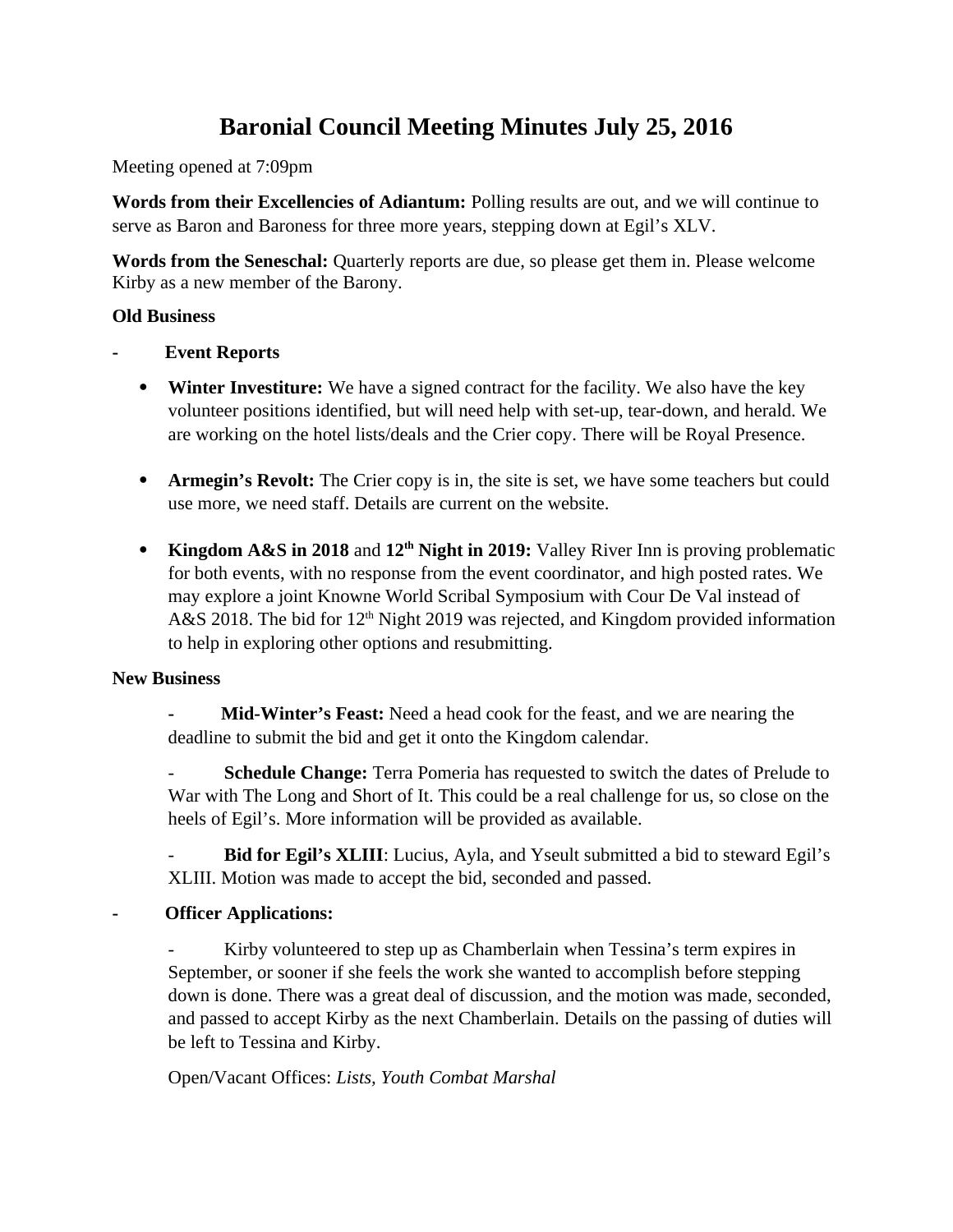## **Officer Reports**

## - **Arts & Sciences**

A&S is going well with good attendance and lots of projects happening. The first meeting in August will include a class on wet felting. All are welcome.

Yseult

## **- Chamberlain**

The storage unit is clean! (photographic proof available on the Baronial FB page). There is still a lot to throw out and replace before handing off the job. Leaks in the storage unit are also still a problem, and we need to continue looking for a new facility.

Tessina

## **- Chatelaine**

Lane County Fair demo was a great success! We had 22 people helping out with the demo! A huge thank you to all of you who helped, it is greatly appreciated! We demonstrated weaving, sewing, spinning, chain maille, jewelry, silk painting, knitting and nalbinding. The stage fighting demo went well with 4 heavy and 3 fencing. We still had folks asking us questions as we were packing up to leave, lol.

Demo take lots of energy and work, I want to thank everyone again! (Forrest I do have some receipts to turn in for printing flyers).

I'd like to plan a "picnic in park" newcomers social/informal demo. Just a simple potluck in garb, sometime before Amergins in probably Alton Baker park. If there is a day you think would work well, let me know!

Francesca/Carly

## **- Chronicler**

The Quarterly Report is in to the Summits Chronicler. A special thank you to Yesult for taking last month's minutes while I was at the hospital waiting for my fatherin-law to come out of brain surgery. *All officers are requested to please include me when you send in your reports, and if you can get them in the day before Baronial Council Meeting, that would be even better. Thank you.*

Murchadh

## **- Exchequer**

July should have been a fairly slow month since we shouldn't have had much happening, but it turns out that some of our utilities providers for Egils, Bucks and Sanipac, had not received the checks the Petra wrote to them. Replacement checks were written and mailed last week.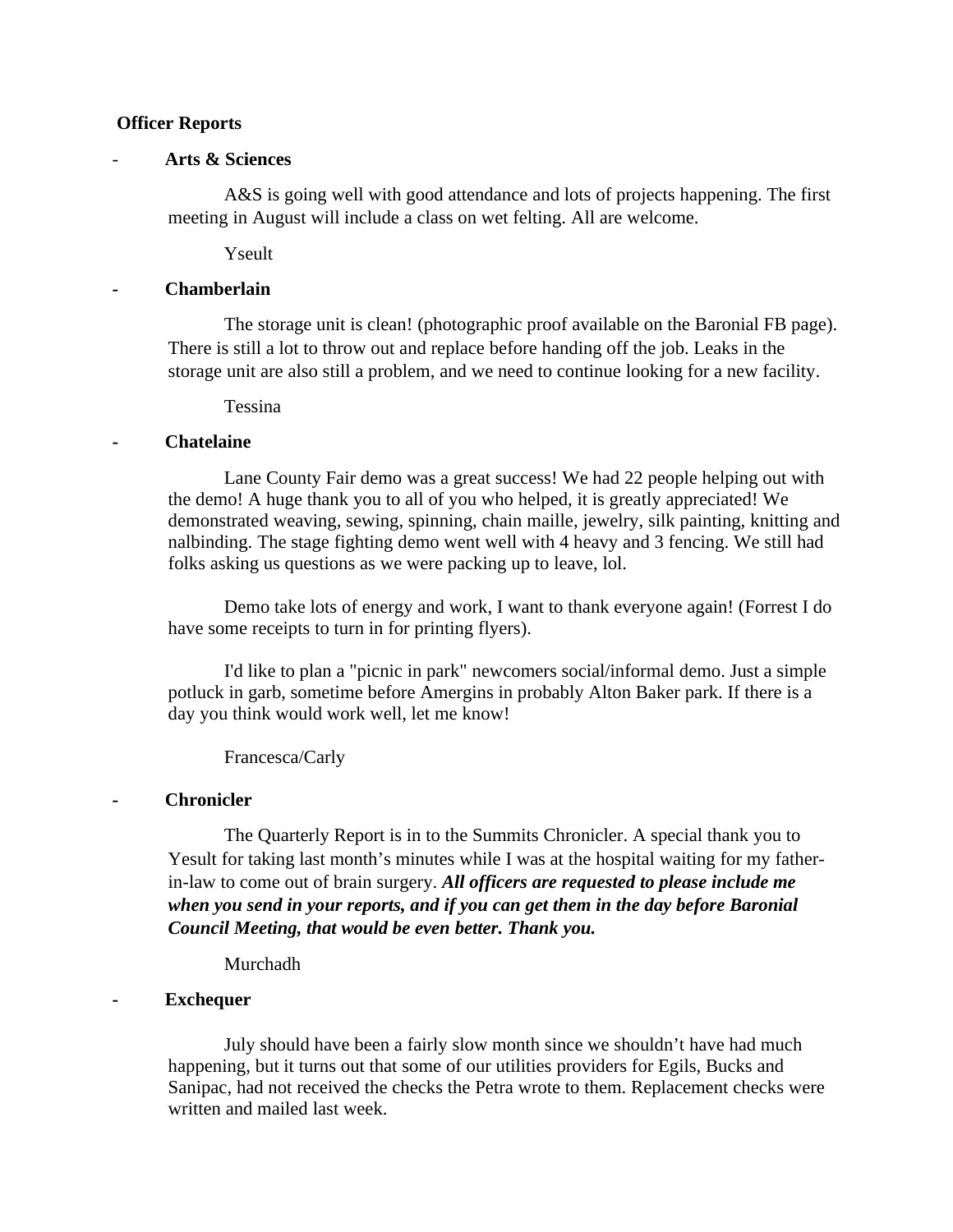When I delivered the change of signatories' paperwork to the bank I asked that they order more checks for us because we were out. I asked them last week about the delay and it turns out that they never ordered the checks. I have a limited number of temporary check so we have a few available if people need reimbursements before the new checkbook arrives, hopefully later this week.

I am still trying to get my quarterly report to balance but haven't been able to. I submitted as much as I was able to along with all of the information I had to the Summits' Exchequer for help before the quarterly report due date, but I haven't heard back from her yet.

I would like propose an addition to the Baronial Financial Policy to cover Required Officer Training events. I will have copies of the proposed change at council tonight for discussion.

| Current Account Balance According to the<br>Bank | \$30,495.06 |
|--------------------------------------------------|-------------|
| Outstanding Checks*                              | \$4,534.02  |
| Deposits in Transit                              | \$0.00      |
| Available Balance                                | \$25,961.04 |

## **- Family Activities Coordinator**

Not present, no report

## **- Gold Key**

Nothing to report

## **- Herald**

Received a copy of Name & Device Report, nothing further to report

**- Marshal**

Practices continue with approximately 10 fighters attending, no injuries to report.

**- Archery Marshal**

Not present, no report

## **- Cut & Thrust Marshal**

Not present, no report

**- Rapier Marshal**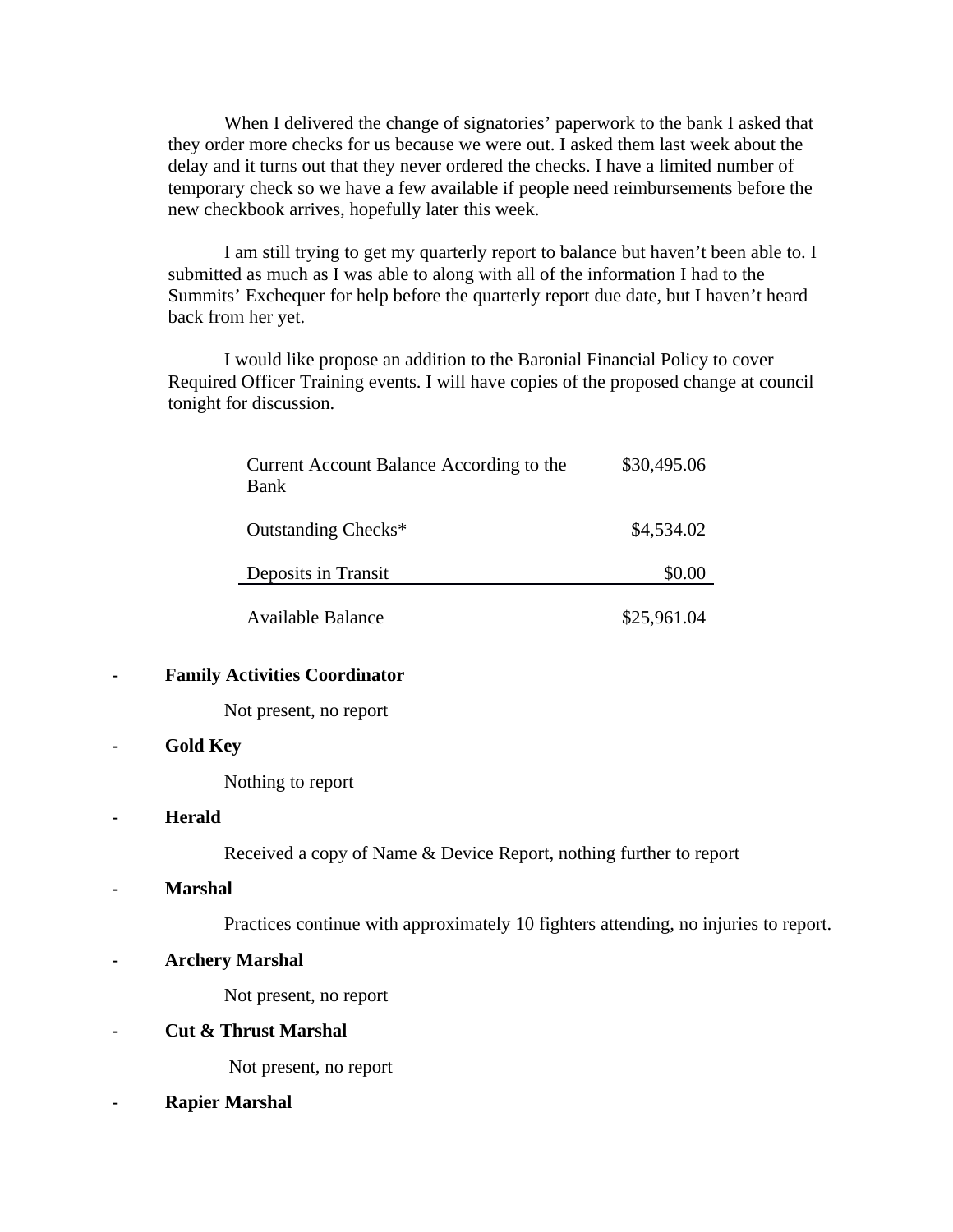Practices continue, Marshal has transportation issues, so if loaner gear is needed, advanced notice is required to make arrangements.

#### **- Thrown Weapons Marshal**

Odd weeks will be held at Briggs Farm for knives, axes, and spears. To date we have no traditional knife-axe-spear scores recorded. Even weeks will be darts indoors, where we are dominating the Kingdom scores list. Watch the e-mail list, texts, and FB page for details and changes.

Kevin

#### **BREAK FOR ROYAL COURT:**

*Their Alpine Highnesses presented David with the Grail for Archery.*

## **Return to Baronial Business.**

#### **- Regalia**

Not present, no report

#### **- Scribe**

I taught two scribal-related classes at An Tir West War, one on making paint and one on painting techniques for scribal work. Both classes were well attended and people felt they learned a lot. Teaching scribal arts in gale-force winds is interesting.

We had a scribal charter painting night on July 12, where we worked mostly on Principality charters. I located a large deposit of "Eugene raw sienna" yellow clay and am supplied for the foreseeable future.

Please remember that I am at your service if you need scribal type things designed and executed. When I am idle my mind goes in weird directions, such as seeing a landscaper's truck with a picture of Superman and the motto "the Boss of Moss" and contemplating inserting Superman, in chain mail, battling moss into the margins of a charter. The concept reminds me of snail battles.

#### Antonia Crivelli

### **- Seneschal**

Next month will be William Jakes' last meeting as Seneshal before handing off to Gwyn.

**- Thingmakers** 

THINGMAKERS is happening! That's right, folks! Tuesday, July 26th 6-8pm, we will be starting up Thingmakers again. And we already have a project!